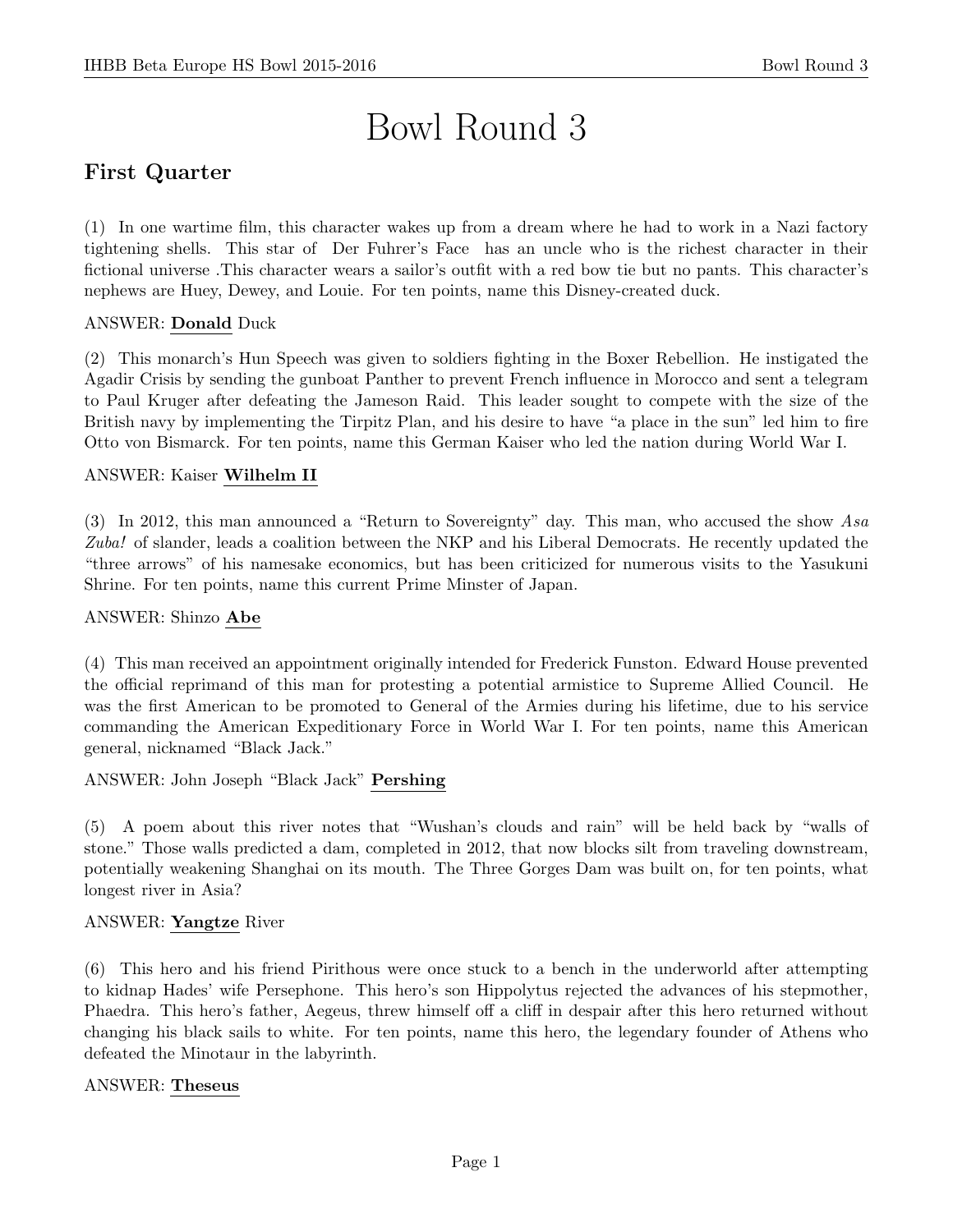(7) John of Gaunt was born in this city, where President James Madison's diplomats did not present their demand for an end to impressment to British diplomats. This city, where the treaty ending the War of 1812 was signed, is the capital of East Flanders. For ten points, name this second most populous city in Belgium after Antwerp.

#### ANSWER: Ghent

(8) The Battle of Pea Ridge took place during this war. Tensions escalated prior to this conflict after the Dred Scott decision and John Brown's raid on Harper's Ferry, and it was sparked by shots on Fort Sumter. It ended with Robert E. Lee's surrender to Ulysses S. Grant. For ten points, name this 1860s war won by the Union, led by Abraham Lincoln.

#### ANSWER: American Civil War

(9) This man gave the Appeal of 18 June speech during a war. This leader's opposition to the European Commission led to the Empty Chair Crisis. He was later criticized after Expo 67 for proclaiming "Long live free Quebec!" This man's government ended a conflict with the FLN by signing the Evian Accords. He was brought to power in the May Crisis, leading to the formation of the Fifth Republic. For ten points, name this French Prime Minister who led the Free French Forces during WWII.

#### ANSWER: Charles de Gaulle

(10) Xerxes the Great built a throne hall with one hundred of these features in Persepolis. The term entasis refers to the gradual decrease in these objects' diameter as they rise, removing the optical illusion that these objects bend inward. One style of these objects uses a scroll for the capital; in addition to that Ionic type, these objects come in Doric and Corinthian orders. For ten points, name these architectural elements which usually bear the weight of a roof or ceiling.

## ANSWER: columns or pillars

## Second Quarter

(1) A 1948 expiration date was set for a mandate for this region, and a corresponding memorandum regarding Transjordan was established by the League of Nations. Since the 1993 Oslo Accords, parts of this region have been governed by a namesake National Authority currently led by Mahmoud Abbas. For ten points, name this Middle Eastern region, home to a state that competes over claims on the West Bank and Gaza Strip, as well as a potential "two-state" solution, with Israel.

## ANSWER: Palestine

BONUS: The State of Palestine was declared by this organization, considered a terrorist group by the U.S. until 1991.

## ANSWER: Palestinian Liberation Organization or PLO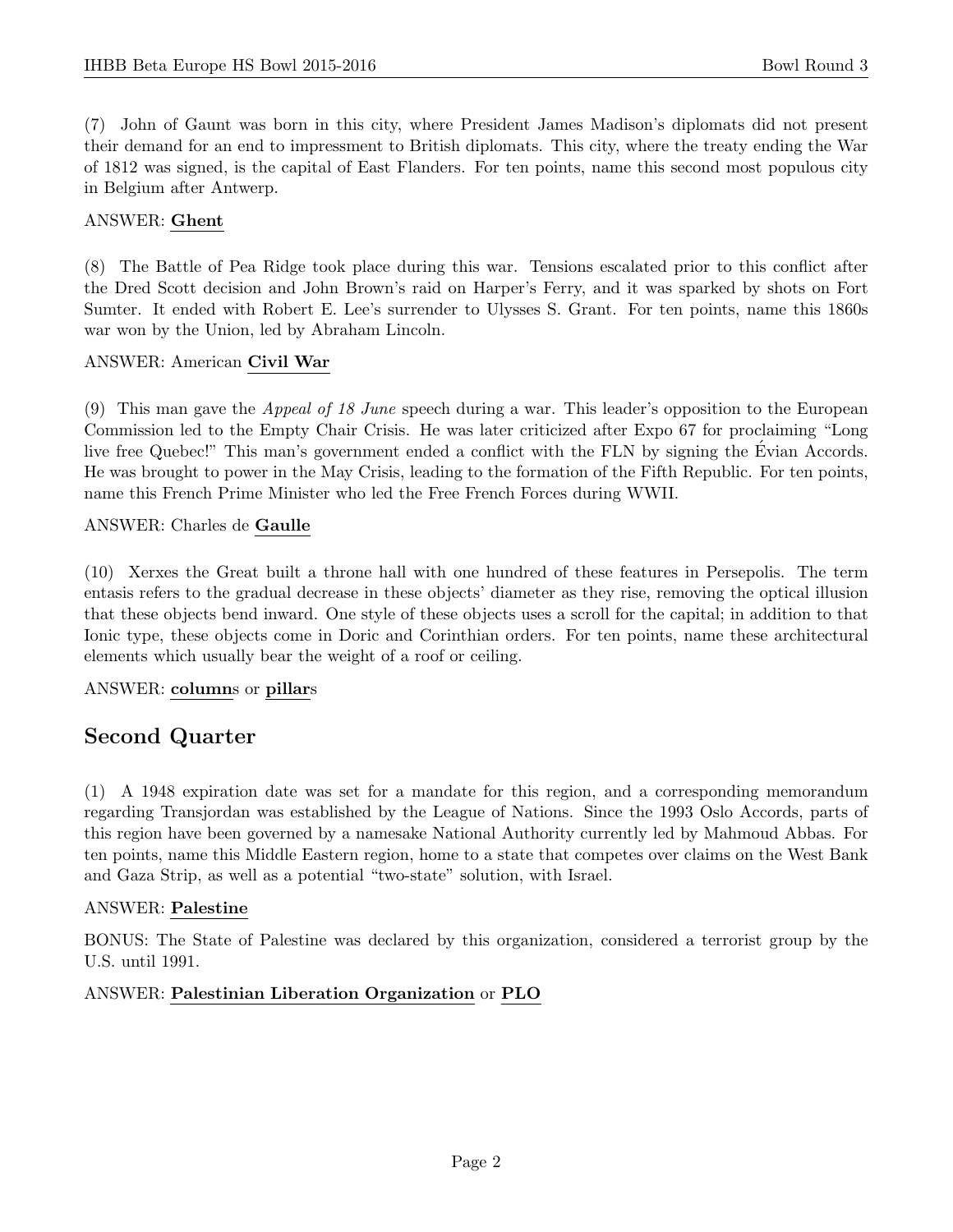(2) Henry III of Castile sent Ruy Gonzalez de Clavijo [clah-VEE-ho] as an emissary to this ruler, who destroyed the Golden Horde's capital at Sarai. His remains were reburied before the Battle of Stalingrad over fears of starting a curse. This ruler caused the Ottoman Interregnum by capturing Sultan Bayezid I [BYE-uh-zid] at the Battle of Ankara. For ten points, name this Mongol ruler who ruled from Samarkand.

#### ANSWER: Tamerlane or Timur the Lane or Timur-Lenk

BONUS: Tamerlane used flaming camels in a charge on, and sacking of, this Indian city in 1398. It's now the second-largest city in India.

#### ANSWER: Delhi

(3) In 2000, Robert Fowler reported how the trade of these objects violated the Lusaka Protocol. The Kimberley Process ensures that these objects are "conflict-free." The Revolutionary United Front in Sierra Leone used child soldiers to gather these objects. These objects are sold by the Cecil Rhodes-founded company De Beers. For ten points, name these precious gems that are often nicknamed "blood" when used to finance warlords.

#### ANSWER: blood diamonds

BONUS: The Marange fields, one of the largest diamond-producing regions in the world, are found in what country once called Southern Rhodesia?

ANSWER: Republic of Zimbabwe

(4) The largest city in this country is home to the Ipiranga Monument, where its founder proclaimed its independence in 1822. Oscar Niemeyer planned a new capital city for this country in 1956, to replace a southern city on Guanabara Bay that will host the 2016 Summer Olympics. For ten points, name this South American country, whose city of São Paulo is the largest in the Americas and whose capital was once Rio de Janeiro.

## ANSWER: Brazil

BONUS: This planned city in central Brazil replaced Rio de Janeiro as capital in 1960.

## ANSWER: Brasilia

(5) This man built a fort on Aethelney Hill while hiding out in the Somerset marshes. Bishop Asser relates how this man was once scolded by an old woman for letting a bunch of cakes burn, and he baptized one rival as his godson; he defeated that rival at the battle of Eddington. This victor of the Battle of Ashdown fortified his country with a system of burhs. For ten points, name this ruler, the enemy of Guthrum of Mercia and king of Wessex, who was known as "the Great."

#### ANSWER: Alfred the Great

BONUS: Alfred succeeded the first King of this name as leader of Wessex. The second English leader of this name earned the epithet "the Unready" for the poor counsel of his advisors.

## ANSWER: Aethelred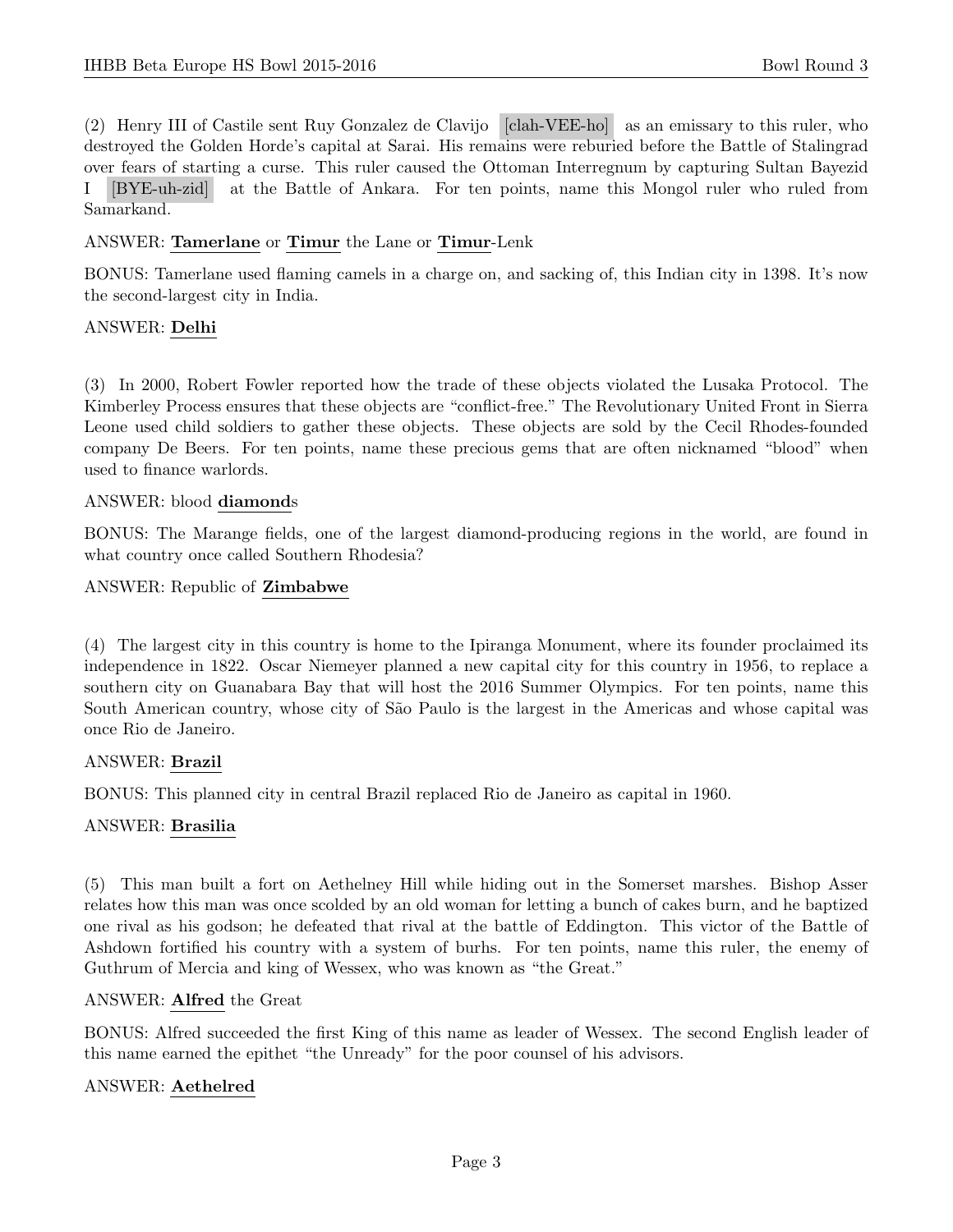(6) This author of a Letter to Coroticus taught a sermon on the Hill of Slane. He converted to Christianity while in captivity, having been captured by pirates. According to legend, he drove away the snakes from his island and taught the Trinity using a shamrock as a metaphor. For ten points, name this patron saint of Ireland celebrated with a feast day on March 17th.

## ANSWER: Saint Patrick

BONUS: Saint Patrick has not actually gone through this papal process of becoming a saint.

ANSWER: canonization (accept word forms)

(7) One of these people is the title character of an opera which was revised to add a "Polish act" and ends with the Holy Fool lamenting his country's fate in Kromy Forest. In another opera, Ivan Susanin sacrifices himself for this title leader. The lead-up to the Time of Troubles was chronicled in Modest Mussorgsky's opera about one of these monarchs, *Boris Godunov*. For ten points, Mikhail Glinka wrote an opera about A Life For what leaders of the Russian Empire?

## ANSWER: tsars

BONUS: Nikolai Rimsky-Korsakov's opera The Tale of Tsar Saltan is best known for what virtuosic orchestral excerpt in which the Tsar's son is changed into an insect?

## ANSWER: Flight of the Bumblebee

(8) The "liquidators" dealt with the aftermath of this event, which was detected after a day in Forsmark, Sweden. The Red Forest was created by this event, which led to a "zone of alienation" being marked around the city of Pripyat. It was triggered by a poorly-safeguarded experiment in which control rods were manually removed, spreading radiation over much of Europe. For ten points, name this 1986 nuclear meltdown in modern Ukraine.

ANSWER: Chernobyl nuclear disaster [or equivalent]

BONUS: The Chernobyl disaster was a major catalyst towards this Soviet premier's adoption of glasnost, a policy of openness and government transparency.

## ANSWER: Mikhail Gorbachev

# Third Quarter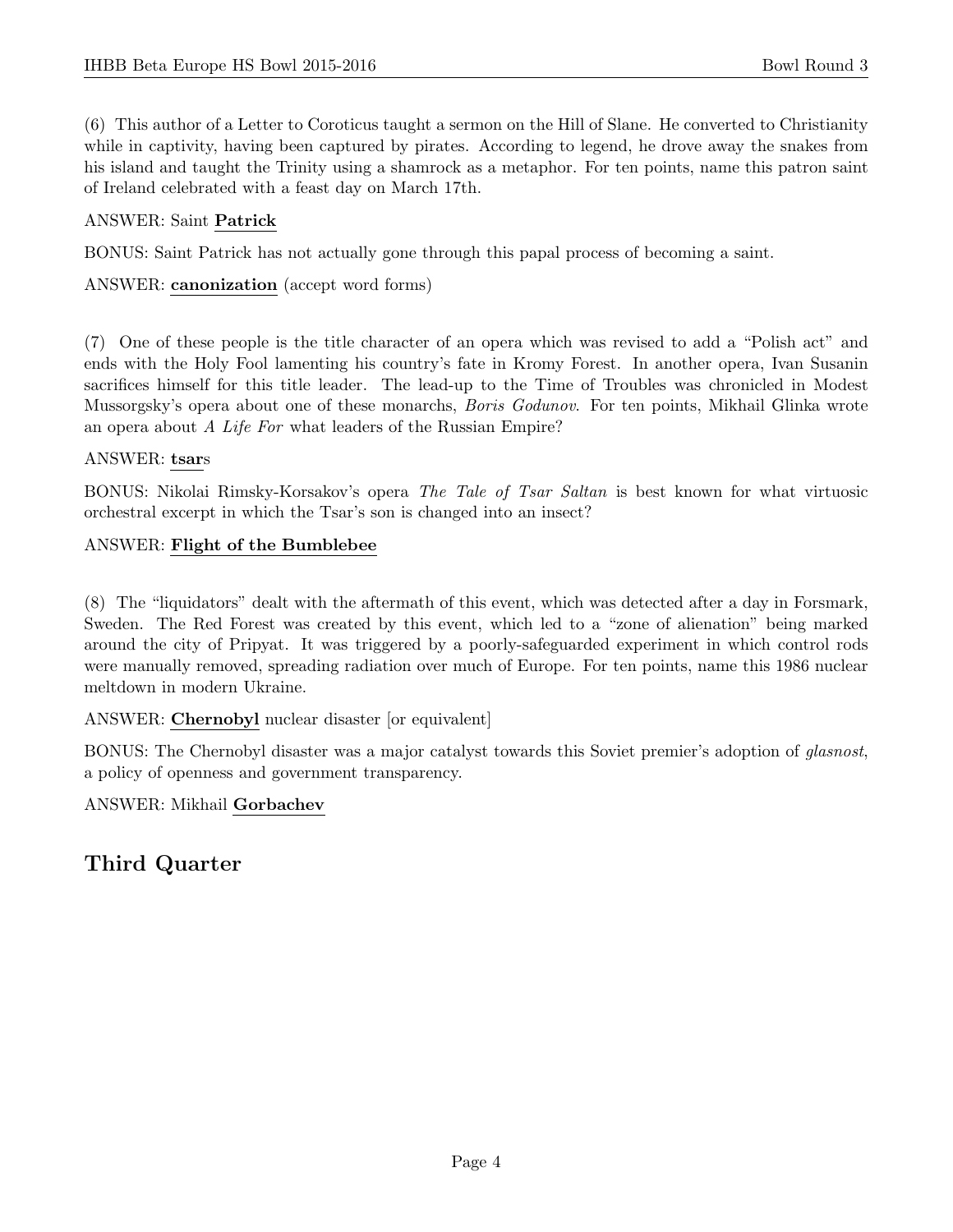#### Italian Cities

Which Italian city...

(1) Is home to the Colosseum?

## ANSWER: Rome

(2) Was the supposed site of Galileo's experiment dropping weights off the Leaning Tower?

## ANSWER: Pisa

(3) Is situated on over one hundred islands, separated by canals?

## ANSWER: Venice

(4) Is the capital of Tuscany and the birthplace of the Renaissance?

## ANSWER: Florence

(5) Is home to La Scala Opera House and was ruled by the Visconti family?

## ANSWER: Milan

(6) Was the birthplace of Christopher Columbus?

## ANSWER: Genoa

(7) Was the "fair" setting of Shakespeare's Romeo and Juliet?

## ANSWER: Verona

(8) Is home to many of Palladio's villas and an 800-year old university where Galileo taught math?

## ANSWER: Padua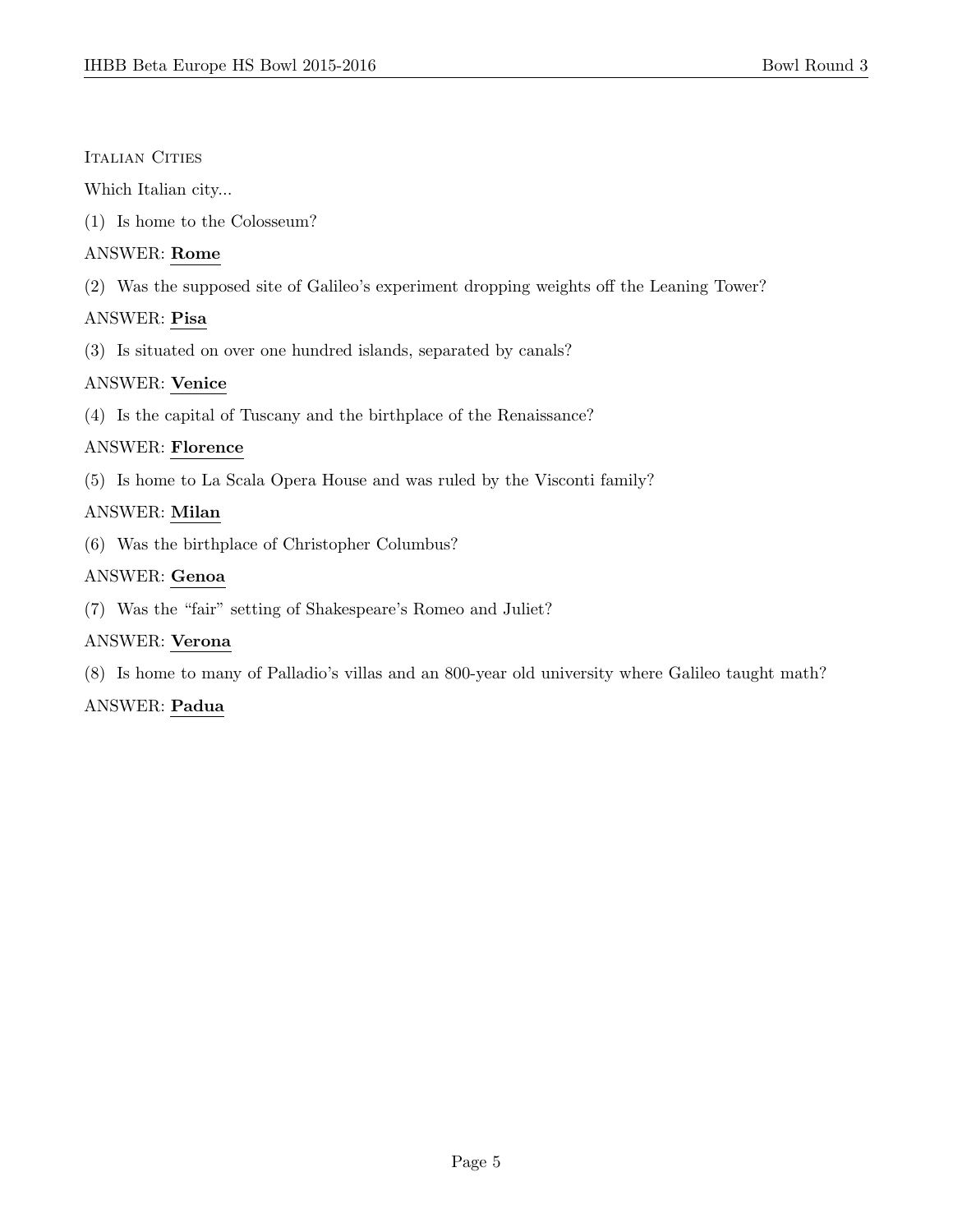| <b>13 AMERICAN COLONIES</b> |  |
|-----------------------------|--|
|-----------------------------|--|

Which of the 13 original American colonies...

- (1) Included the first permanent English settlement at Jamestown?
- ANSWER: Colony (and Dominion) of Virginia
- (2) Was the site of the Mayflower landing?
- ANSWER: Province of Massachusetts (Bay Colony)
- (3) Was the site of the earlier failed "Lost Colony" of Roanoke?

#### ANSWER: Province of North Carolina

(4) Originally included the counties of Cornwall, Albany, Kings, and Queens?

#### ANSWER: Province of New York

(5) Was founded as a colony for Quakers?

#### ANSWER: Province of Pennsylvania

- (6) Included Providence Plantations?
- ANSWER: Colony of Rhode Island (and Providence Plantations)
- (7) Was founded last, by James Oglethorpe as a debtor's prison?
- ANSWER: Province of Georgia
- (8) Was owned by the noble Calvert family?

ANSWER: Province of Maryland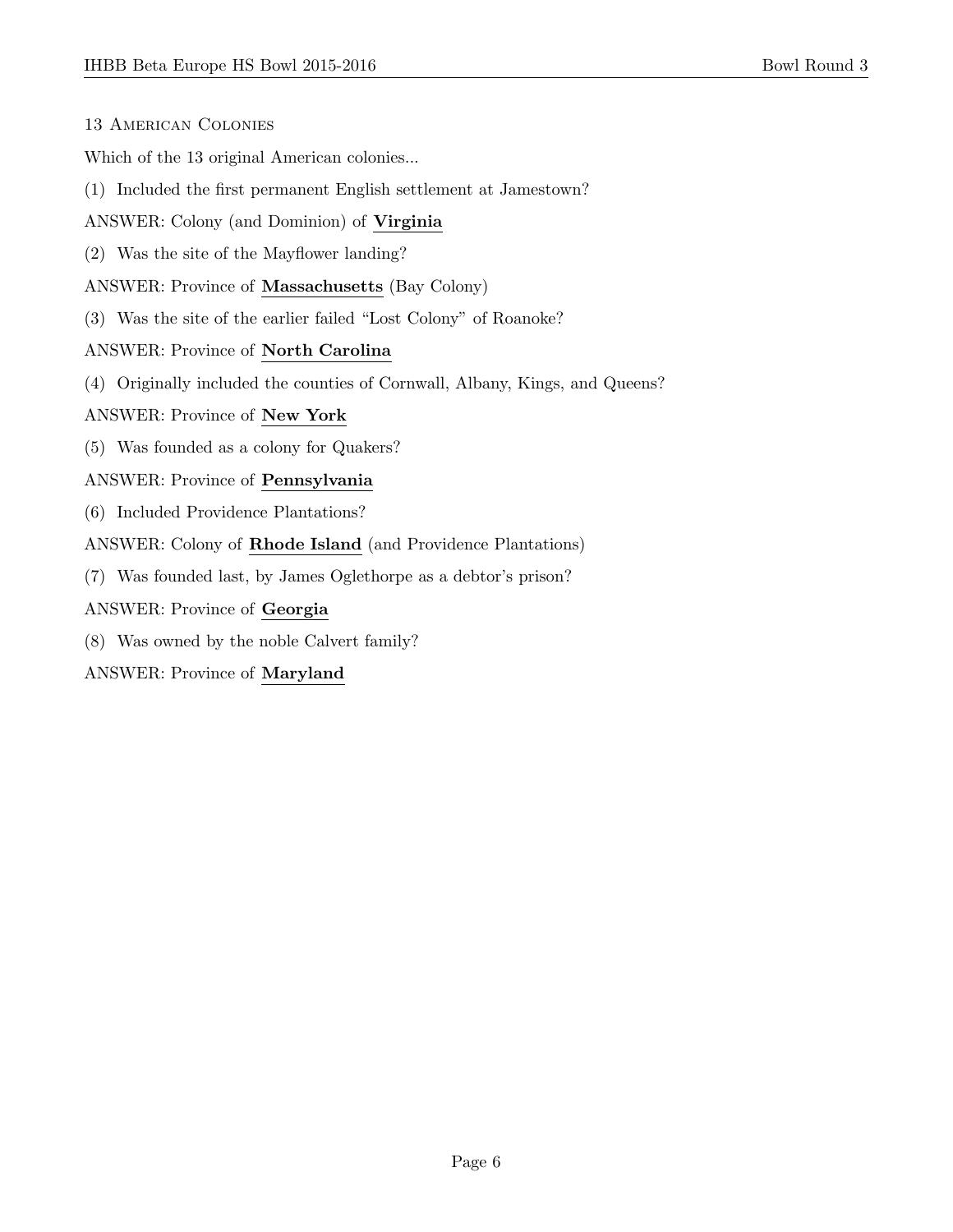## British Celebrities

## Who...

(1) Is the current and longest-reigning monarch?

## ANSWER: Queen Elizabeth II

(2) Was the divorced wife of Prince Charles, who was killed in a 1997 car crash?

ANSWER: Diana (Spencer), Princess of Wales

(3) Is the Cambridge physicist who has studied black holes for decades despite suffering from ALS?

## ANSWER: Stephen Hawking

(4) Is the retired Manchester United midfielder and national team captain known for "bending" his free kicks?

## ANSWER: David Beckham

(5) Was the frontman and writer of "Bohemian Rhapsody" for Queen?

## ANSWER: Freddie Mercury

(6) Was the silent film star who directed and starred in The Great Dictator?

## ANSWER: Sir Charlie Chaplin

(7) Was praised for his leadership during the failed 1914 Endurance expedition?

## ANSWER: Sir Ernest Shackleton

(8) Is the naturalist producer and narrator of Life on Earth and brother of actor Richard?

## ANSWER: Sir David Attenborough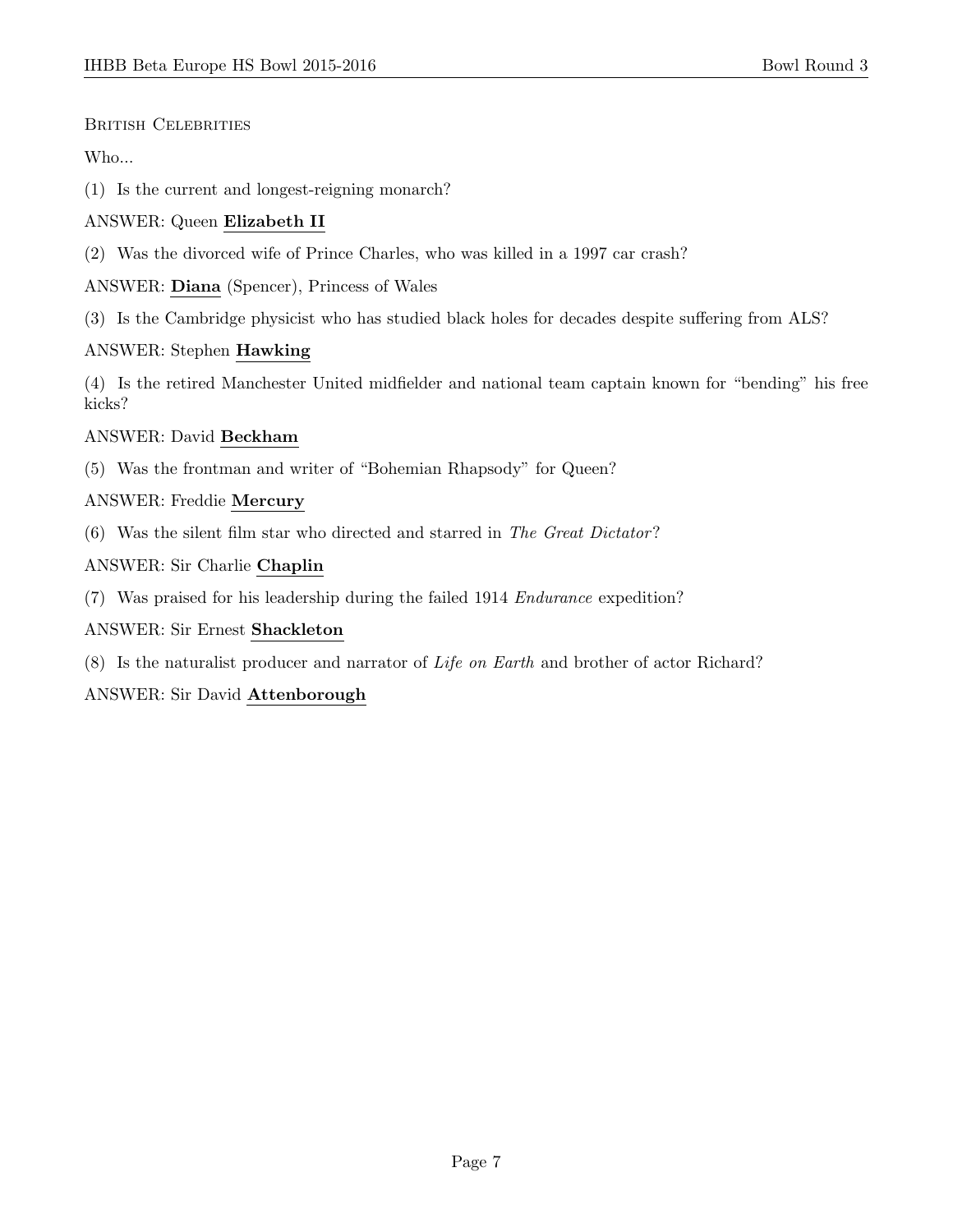## Fourth Quarter

(1) This language was used to write a play in which a woman loses a ring in a river that would prove her identity to her husband. In addition to that play by  $(+)$  Kalidasa, this language was used to write four religious texts called the Vedas. In one epic written in this language, a prince saves his wife (\*) Sita after she is kidnapped by Ravana. For ten points, name this classical language of India used to write the Ramayana, Mahabharata, and most Hindu literature.

#### ANSWER: Sanskrit

(2) Some of this company's Turbocharged Direct Injection, or TDI, engines controversially did not require the use of AdBlue urea solution to control the production of nitrogen oxides. In September 2015, this company's use of  $(+)$  "defeat device" software was revealed when the American EPA charged this company with (\*) cheating on emission testing with hundreds of thousands of its diesel-powered cars. For ten points, name this German automaker of the Golf, Jetta, and Beetle, whose name loosely translates to "People's Car."

#### ANSWER: Volkswagen Group

(3) This leader gained power after a coup in which Alexei Orlov may have killed the emperor; shortly thereafter, Yemelyan Pugachev led a peasant rebellion against this leader. (+) Alaska was colonized and scholars like Denis Diderot [day-NEE deed-RHOH] spread the (\*) Enlightenment during this leader's reign. For ten points, name this enlightened despot of the Russian Empire who took power after the suspicious death of her husband, Peter III.

#### ANSWER: Catherine the Great or Catherine II

 $(4)$  This state was ceded to the United States in the Adams-Onis treaty, and the Seminole Wars were fought in this state. The oldest city in the United States, St. Augustine, was discovered by  $(+)$  Ponce de León in this state. Alligators live in the threatened Everglades in this state, which border the city of  $(*)$  Orlando. For ten points, name this peninsular American state containing cities like Tallahassee and Miami.

## ANSWER: Florida

(5) This man advocated the concept of a "permanent revolution" in his Works and Prospects. This man, who created the Fourth International, ordered forces to put down the (+) Kronstadt Rebellion. He led the Red Army during the Russian Civil War and in negotiations for the Treaty of Brest-Litovsk but was (\*) assassinated in Mexico with an icepick. For ten points, name this Soviet leader who was exiled by Joseph Stalin.

ANSWER: Leon Trotsky